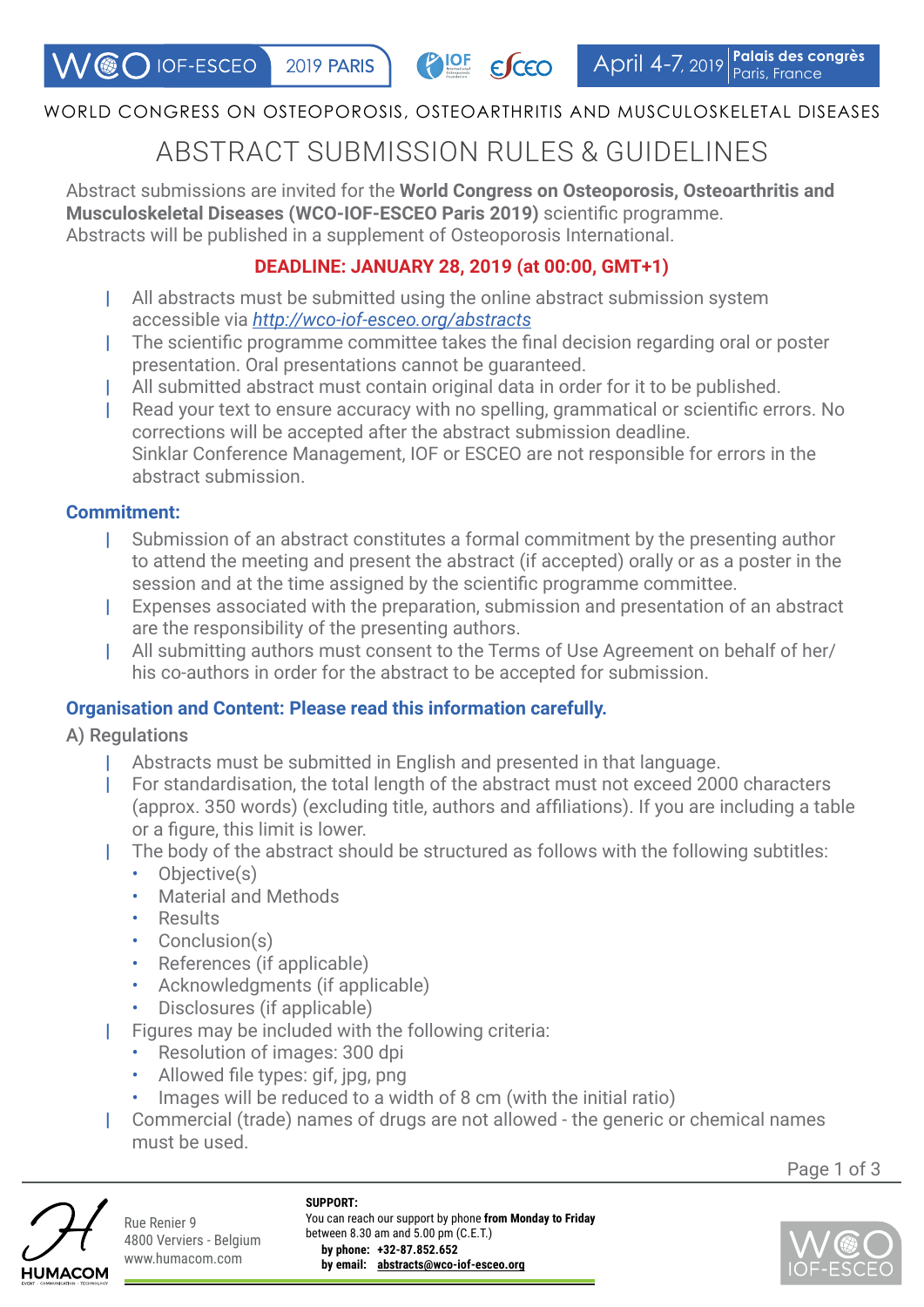$\mathcal{N}$  (  $\odot$  IOF-ESCEO **2019 PARIS**  **PIOF ESCEO** 

## WORLD CONGRESS ON OSTEOPOROSIS, OSTEOARTHRITIS AND MUSCULOSKELETAL DISEASES

## B) Guidelines

- | Please be advised that the insertion of tables and images may significantly reduce the allowed number of text characters, because these will be included in the character and line count. It is highly recommended to use only one figure or table to allow for enough abstract text.
- The abstract Title should clearly define the content of the paper. It should be in capitals.
- It is preferable that the Objective is stated in one sentence, the Material and Methods kept to a brief description, that the Results are summarised and presented in sufficient detail to support the Conclusions.

Note that it is not recommended to postulate that "the results will be discussed during presentation" or that "other data will be presented later".

- | Tables and figures will be published in black and white with a printed width of approximately 8 cm. A table or figure should be large enough so that it is readable when printed in the abstract book.
- | No bold characters and no words in capital letters (capital letters only for abbreviations)
- | Please refer to the online abstract submission platform for further details regarding abstract content and style, including submission of Greek characters, tables and figures. Note that copy pasting is enabled with automatic update of the font style.
- | Use standard abbreviations where appropriate. Include any other abbreviations in brackets after the full word the first time it appears.
- | Number and list references (if applicable) in the order in which they appear in the abstract, within the 2000 characters limit.
- All acknowledgements to grants, funding source or other co-workers will appear at the bottom of the abstract and shall be included in the 2000 characters limit.

## **Disclosure of Conflict of Interest:**

All submitting authors must disclose, on behalf of all other authors of the abstracts, any conflicts of interest during the online abstract submission or have their work refused at the discretion of the organising committee. All disclosures will be published in the meeting programme and abstract book.

When you submit your abstract online, you will be asked to indicate if the authors now or in the past 24 months have had a significant financial interest or other relationship with commercial companies or other entities whose products or services you may discuss in your presentation, or who are supporting this activity. For any of the following relationship categories that apply to each author, you will be asked to indicate the relationship and name the commercial entities involved:

- | grant/research support
- consultant/speaker's bureau/advisory activities
- | board membership
- company employee
- stock ownership or royalties
- patent licensing
- other

We request all presenters to cooperate by declaring any potential conflict of interest on their slides or posters.



Rue Renier 9 4800 Verviers - Belgium www.humacom.com

**SUPPORT:** You can reach our support by phone **from Monday to Friday** between 8.30 am and 5.00 pm (C.E.T.) **by phone: +32-87.852.652 by email: abstracts@wco-iof-esceo.org**